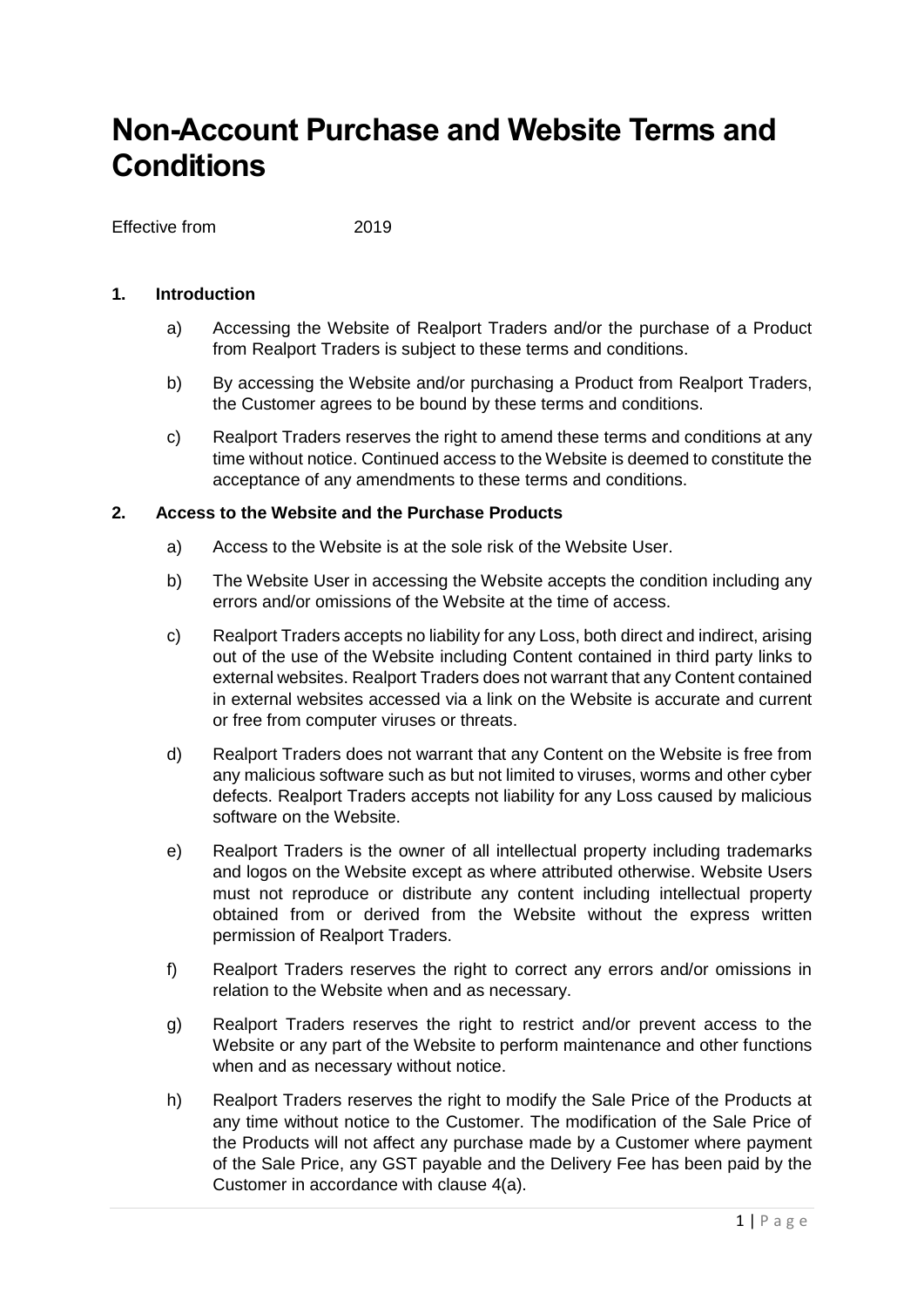- i) Realport Traders reserves the right to discontinue selling the Product through its Website at any time without notice.
- j) Realport Traders reserves the right to limit the quantity of the Product that may be purchased by any one person, entity or organisation within a given period of time.

# **3. Obligations of the Parties When Purchasing a Product**

- a) Realport Traders will:
	- i. supply the Product; and
	- ii. comply with all relevant state and federal legislation and law in relation to the supply.
- b) The Customer will:
	- i. pay Realport Traders the Sale Price in accordance with clause 4(a);
	- ii. provide accurate and truthful information in order to allow Realport Traders to effect its obligations under this Agreement;
	- iii. read and abide by all labels, instructions and warnings provided by Realport Traders and/or the manufacturer or regulatory bodies before using the Product;
	- iv. not cause the Product to be resold; and
	- v. not use the Product or cause anyone else to use the Product for any unlawful purpose.

#### **4. Payment**

- a) The Customer agrees to pay Realport Traders in the manner outlined below:
	- i. cleared payment of the Sale Price is to be made by the Customer and received by Realport Traders prior to Realport Traders despatching the Product from its storage location.
- b) Payment of the Sale Price may be made via the Website using the methods available at the time of purchase.
- c) Once Payment of the Sale Price has been received by RealPort Traders, a receipt will be provided to the Customer via email.
- d) Payment is taken to have occurred on the date that the payment amount is accessible to Realport Traders.
- e) Failure to pay the Sale Price in accordance with clause 4(a)(i) will cause the Agreement between the parties to be voided unless the parties reach a mutually agreed alternative arrangement.
- f) The Customer will be liable for all and any charges or costs incurred by Realport Traders in relation to the recovery of any outstanding and unpaid amount of the Sale Price including, but not limited to third party debt recovery charges, legal costs and interest.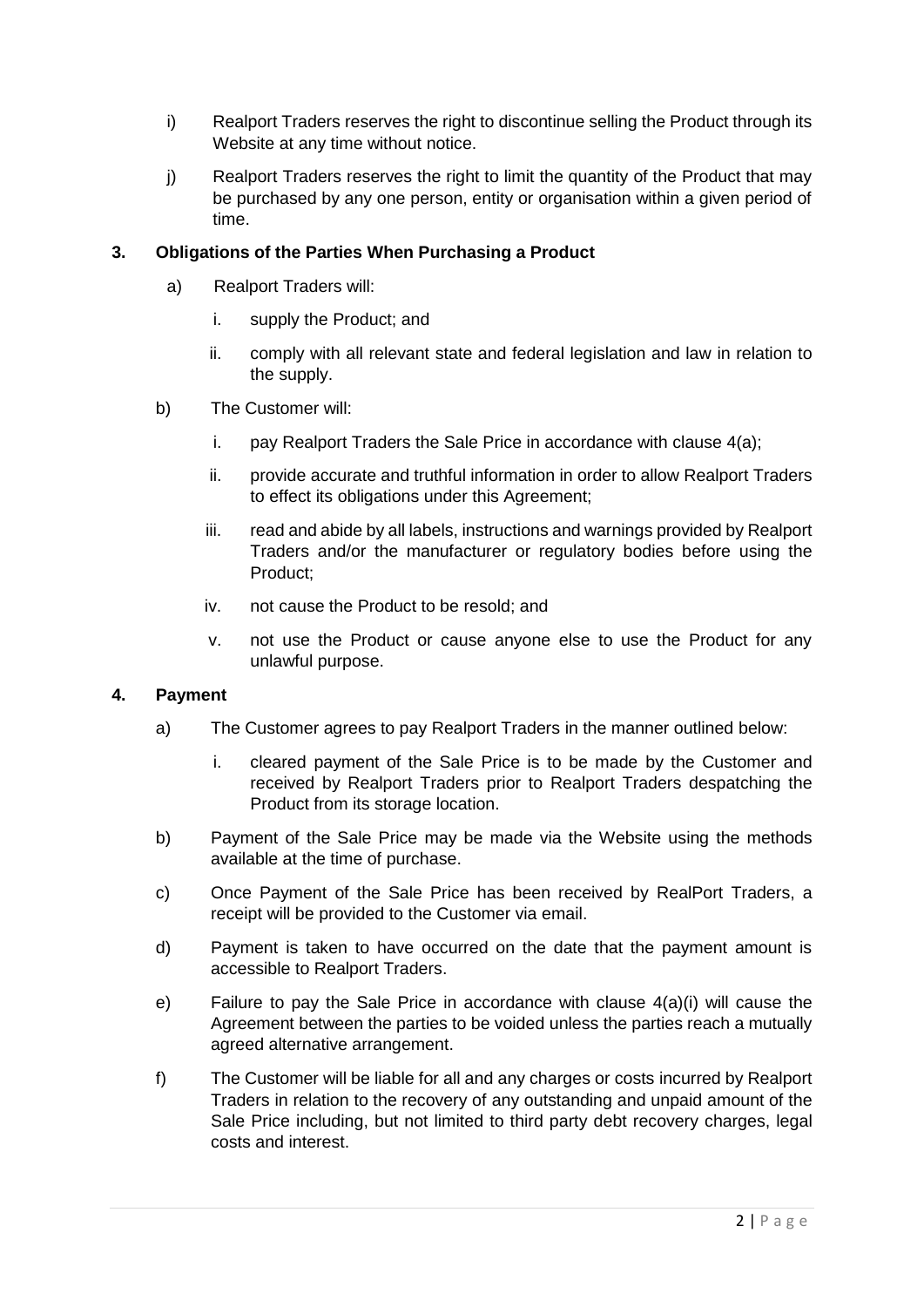- **5. GST**
	- a) In addition to the Sale Price or any other consideration due under this Agreement, the Customer will pay to Realport Traders an amount equal to any GST which Realport Traders is or becomes liable to pay for any supply made under or in connection with this Agreement.
	- b) The amount of GST payable will be specified on the Website when purchasing the Product.
	- c) Any amount payable under clause 5(a) will be paid at the same time as payment for the supply giving rise to the obligation to pay GST, or if no amount is payable for the supply, or if a valid Tax Invoice has not been given to the other party prior to that time, within seven (7) days of the issue of a valid Tax Invoice by Realport Traders to the Customer.
	- d) In this clause, **"GST" and "Tax Invoice"** have the meaning set out in the *A New Tax* System *(Goods and Services Tax) Act 1999 (Cth)*.

# **6. Refunds**

- a) Subject to **Australian Consumer Law**, the Customer is entitled to request a refund in full of monies paid under this Agreement excluding the Delivery Fee provided that the following conditions are met:
	- i. The Customer returns the Product within a timely manner; and
	- ii. The Product must be returned unopened, unused, and in its original saleable condition including any packaging.
- b) The Customer acknowledges that they are responsible for any cost associated with returning the Product including delivery fees and charges within a timely manner to Realport Traders.
- c) Please contact Realport Traders in accordance with clause 19 of this Agreement to arrange the return of the Product.

# **7. Delivery**

- a) The Customer must pay the Delivery Fee in addition to the Sale Price.
- b) Methods of delivery will be as advised on the Website at the time of purchase.
- c) Realport Traders accepts no liability for any damage or Loss to the Product during transit.
- d) The Customer acknowledges and agrees that any person at the Delivery Address who receives the Product is authorised by the Customer to receive the Product and, where relevant, make payment for that Product.
- e) In accordance with clause 9, Realport Traders does not accept any liability for the Product once it has been delivered to the Customer.

#### **8. Warranty applicable to the Product**

a) Subject to mandatory warranties imposed by the **Australian Consumer Law***,*  Realport Traders will, at its absolute discretion:-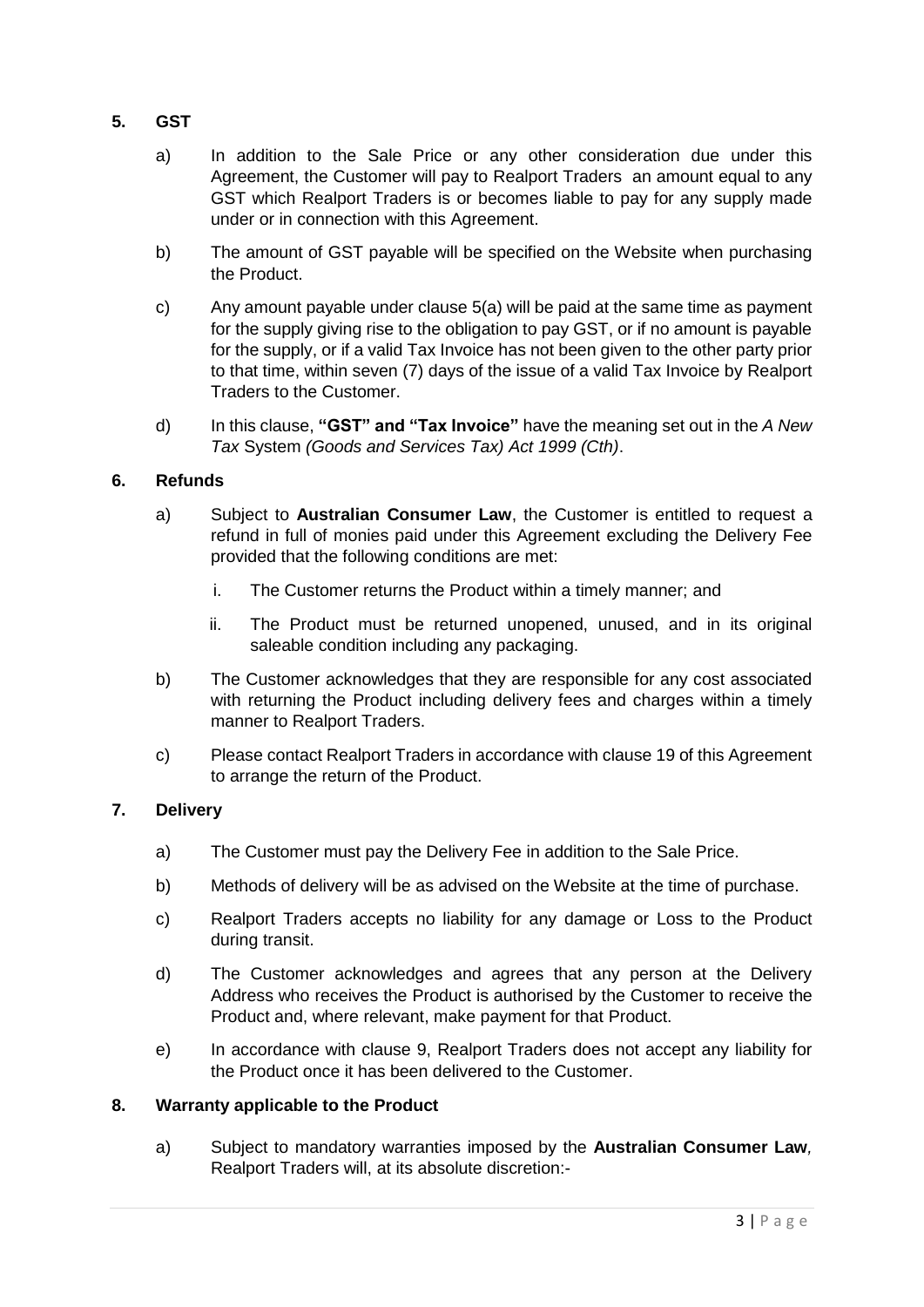- i. repair or replace (at Realport Traders' option) the Product if it fails; or
- ii. repair or replace (at Realport Traders' option) the part of the Product or the Product that Realport Traders consider has failed.
- b) If Realport Traders has determined that the Product has failed and is required to repair or replace the Product, Realport Traders will be responsible for the reasonable cost of transporting the Product to and from the Customer's nominated address.
- c) Except as provided in this Agreement, all express and implied warranties, guarantees and conditions under statute or general law as to merchantability, description, quality, suitability or fitness of the Product for any purpose or as to design, assembly, installation, materials or workmanship or otherwise are expressly excluded to the extent permitted by law. Without limitation, Realport Traders will not be liable under any circumstances for:
	- i. any special, indirect or consequential Loss, that is, Loss beyond a normal measure of Loss;
	- ii. any Loss of profits, anticipate or otherwise;
	- iii. any Loss in revenue, gain or benefit, including that available under a feedin tariff or equivalent scheme;
	- iv. any Loss of business opportunity;
	- v. any Loss arising from failure of the Product;
	- vi. any damage, direct or indirect, to equipment or data, and the like, arising from the operation and/or application of the Product;
	- vii. any structural damage arising from the operation and/or application of the Product; or
	- viii. any damage to business goodwill arising from the operation and/or application of the Product; or
	- ix. any result produced by the Product that the Customer is dissatisfied with.
- d) The parties acknowledge and agree that if a court determines that the liability exclusions described in clauses 8(c)(i) to (ix) (inclusive) are invalid for any reason, that Realport Traders' total liability for the circumstances described in clauses 8(c)(i) to (ix) (inclusive) will not exceed the Sale Price.
- e) The Customer acknowledges that any undertaking, representation or claim in this Agreement or otherwise regarding the operation, fitness for purpose or merchantable quality of the Product only applies when the Product is operating and/or applied under ideal conditions as defined by the manufacturer of the Product.
- f) The warranties provided in clause 8(a) will not apply to any Product that has been subject to:
	- i. improper or incorrect usage by the Customer;
	- ii. misuse, abuse, neglect or accident;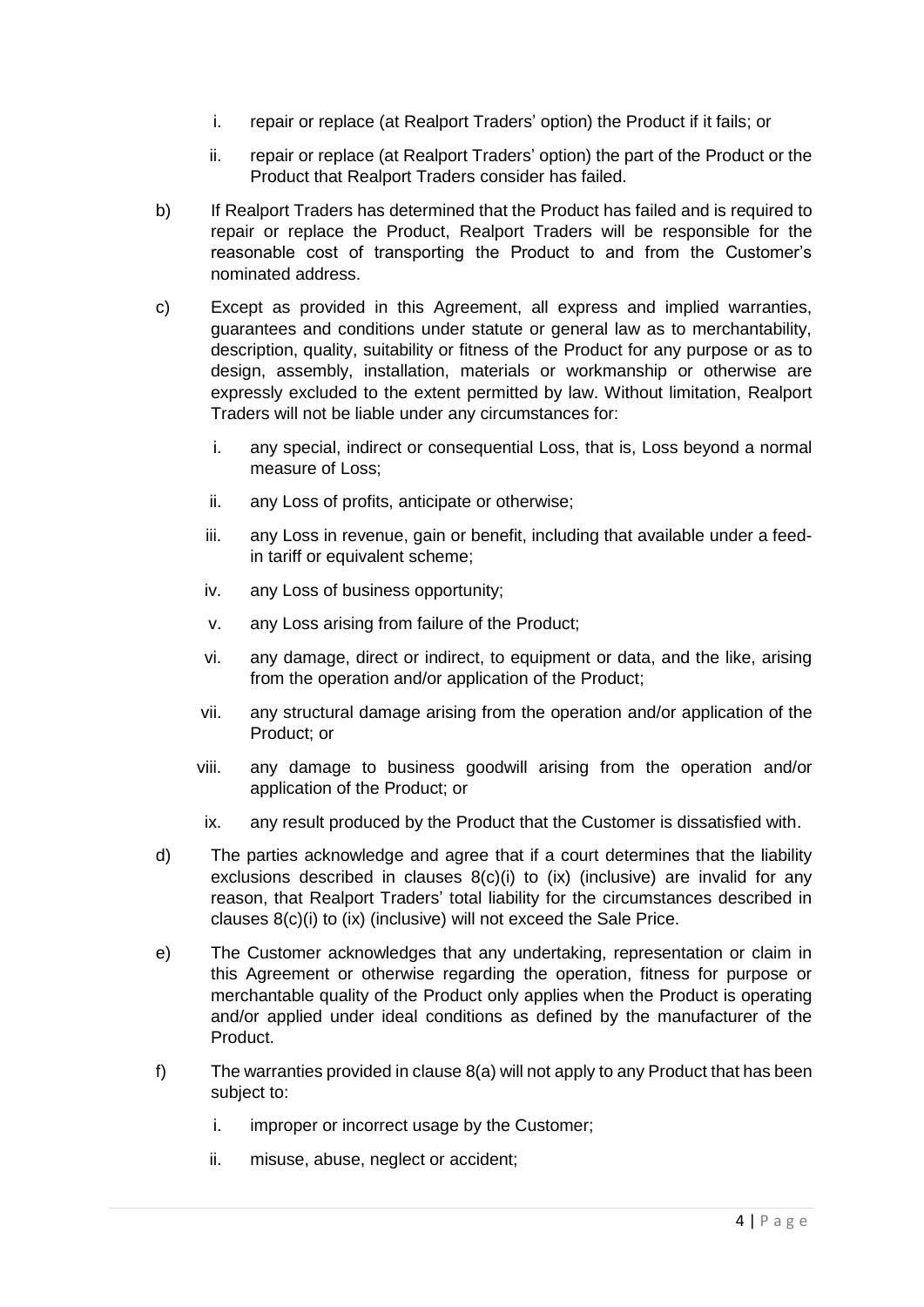- iii. alteration, improper alteration, or reinstallation by the Customer or any person;
- iv. non-observance with instructions for use;
- v. repair, modification by anyone other than someone approved by Realport Traders in writing; or
- vi. lightning, flood, fire accidental breakage or other events outside of Realport Traders' control.
- g) Realport Traders accepts no responsibility for dissatisfaction with the appearance of the Product due to variation caused by the Customer's hardware such as their computer screen.

# **9. Risk title and insurance**

- a) Risk in the Product passes to the Customer by reason of and at the time of delivery of the Product to the Customer at the Delivery Address.
- b) Title to the Product passes to the Customer once the following has been carried out:
	- i. payment in full for the balance owing of the Sale Price to Realport Traders is received; and
	- ii. the Product has been received by the Customer or other person in accordance with clause 7(d) at the Delivery Address.

#### **10. Indemnity and Liability**

- a) The Customer must indemnify and keep Realport Traders indemnified from and against all Loss suffered or incurred directly and indirectly by Realport Traders in respect of any:
	- i. loss of or damage to any real or personal property; or
	- ii. personal injury or death;

that arises out of or as a consequence of the performance or non-performance of this Agreement by the Customer, except to the extent that such Loss is attributable to the gross negligence or wilful misconduct of Realport Traders.

- b) The Customer must indemnify and keep Realport Traders indemnified from and against all Loss arising out of or in connection with any act or omission of the Customer which gives rise to a liability of Realport Traders to a third party.
- c) The indemnity provided in this clause 10 extends to any Loss suffered or incurred by Realport Traders caused by the Customer failing to make full payment of the Sale Price, any GST payable and the Delivery Fee.
- d) The Customer acknowledges and accepts that Realport Traders' total aggregate liability for all claims relating to this Agreement is limited to the Sale Price.
- e) Realport Traders accepts no liability for Loss whatsoever suffered or incurred by the Customer, directly or indirectly, by the Customer's or anyone else's use of the Product under this Agreement.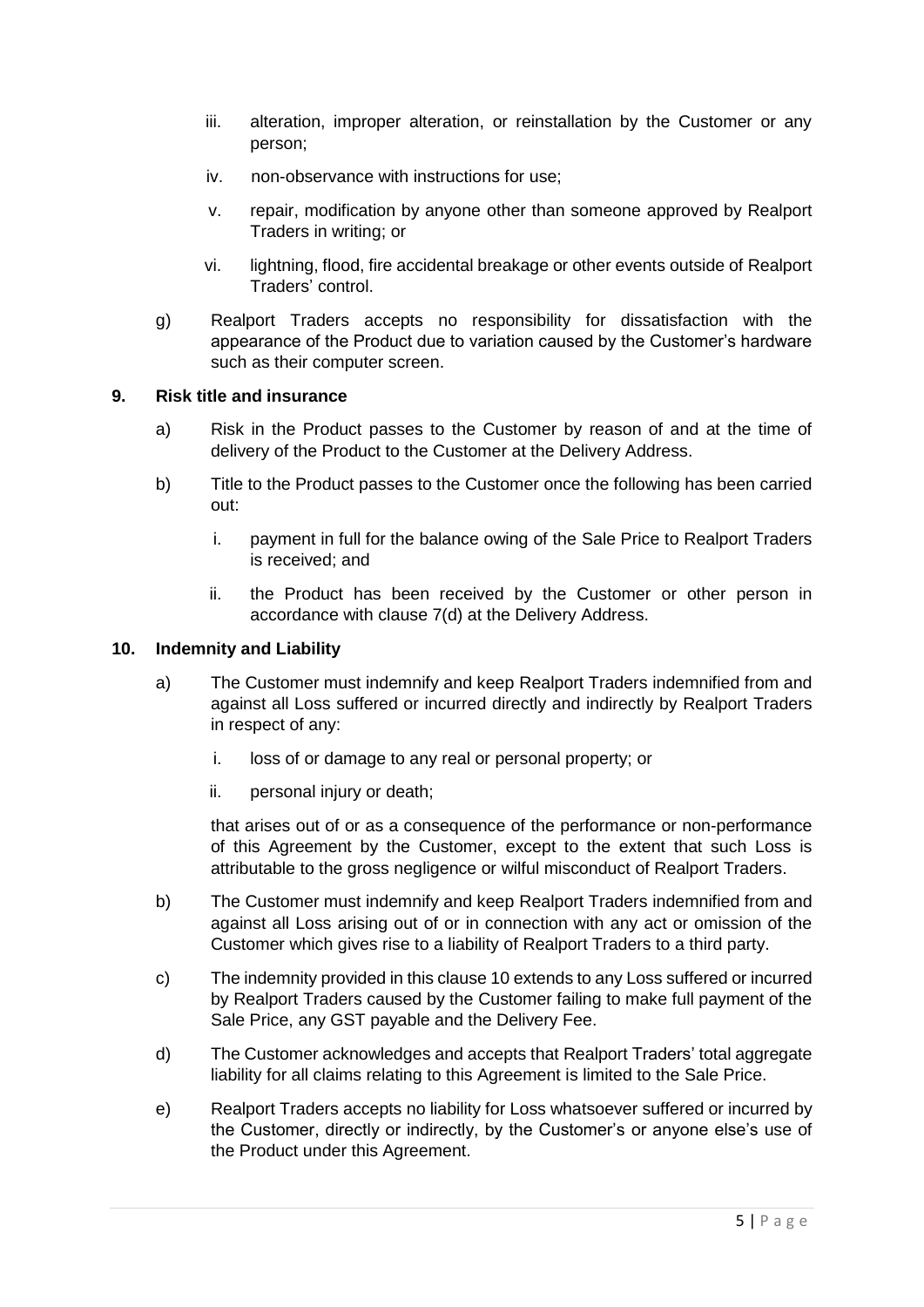#### **11. Dispute Resolution**

- a) If a dispute arises between Realport Traders and the Customer under or in connection with this Agreement, the Product or otherwise, the parties must meet and use their reasonable endeavours to resolve that dispute by negotiation or otherwise before commencing legal proceedings.
- b) The parties will be deemed to have used their reasonable endeavours to resolve a dispute if they have met to discuss the dispute and have failed to resolve it within thirty (30) days of that meeting.
- c) Nothing in this clause 11 will preclude either party form seeking an urgent interim interlocutory injunction in causes of genuine urgency.

#### **12. Governing Law**

This Agreement is governed by the laws in force in South Australia and the parties submit to the non-exclusive jurisdiction of the courts of South Australia and any courts which may hear appeals from those courts in respect of any proceedings in connection with this Agreement.

#### **13. Entire Agreement**

This Agreement embodies the entire understanding of the parties as to the Agreement and supersedes all prior agreements, understandings, arrangements and undertakings between the parties.

#### **14. Variation**

No variation to this Agreement will be of any force or effect unless reduced to writing and signed by both parties.

#### **15. Severability**

Each clause in this Agreement is severable from the others and if one or more is found to be unenforceable this will not affect the validity of the others or any of them.

#### **16. Waiver**

The fact that either party does not, on a default by the other party or any authorised person in respect of any of the terms of this Agreement, exercise any rights or remedies to which it is entitled, will not be constricted or operate in any way as a waiver of any such rights or remedies.

#### **17. Force Majeure Event**

- a) A party will not be responsible for a failure to comply with its obligations under this Agreement to the extent that failure is caused by a Force Majeure Event, provided that the party keeps the other closely informed in such circumstances and uses reasonable endeavours to rectify the situation.
- b) Without limiting any other right to terminate under this Agreement, if a Force Majeure Event affects a party's performance under this Agreement for more than thirty (30) consecutive days, the other party may immediately terminate this Agreement by written notice.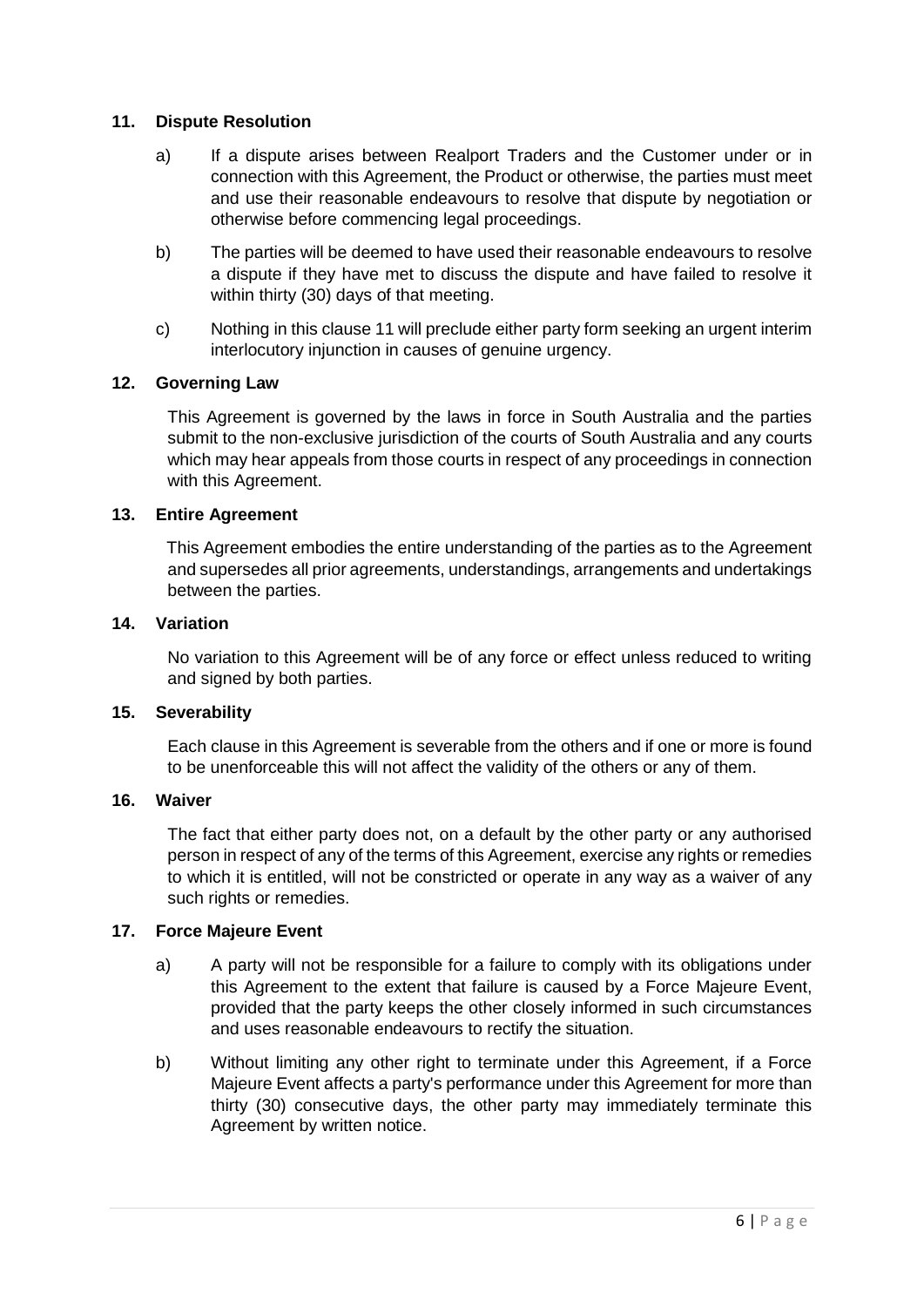# **18. Privacy Policy**

- a) Realport Traders will act in accordance with the *Privacy Act 1988 (Cth)* and the *Spam Act 2003 (Cth)* and other applicable state and Federal legislation in relation to Personal Information.
- b) Realport Traders will collect, hold and use Personal Information from the Customer in order to:
	- i. effect the Agreement;
	- ii. perform future marketing of its products and services if the Customer would reasonably expect Realport Traders to use their Personal Information for this function; or
	- iii. unless necessary for or directly related to one of the functions or activities of Realport Traders.
- c) Realport Traders may collect the Customer's Personal Information during the following:
	- i. when the Customer places an order and/or makes a purchase from Realport Traders; and
	- ii. when the Customer contacts Realport Traders.
- d) Realport Traders may collect the following kinds of Personal Information from the Customer:
	- i. the Customer's name;
	- ii. the Customer's delivery and/or billing address;
	- iii. the Customer's contact details; and
	- iv. the Customer's payment information.
- e) Realport Traders will only collect Personal Information using lawful and fair practices.
- f) Realport Traders will not collect, hold or use the Customer's Personal Information for any other purpose than listed above without the Customer's prior consent unless required by law.
- g) Realport Traders will take all reasonable steps to ensure that Personal Information collected is accurate, current, complete and relevant and may correct a Customer's Personal Information if reasonable taking into account the purpose for which the Personal Information is held.
- h) Customers may request that Realport Traders cease the communication of direct marketing materials by providing written notice to Realport Traders in accordance with clause 19.
- i) Realport Traders may provide your Personal Information to third parties such as payment gateways and transport providers for the purposes of effecting their obligations under this Agreement. The Customer acknowledges that some thirdparty recipients may be located overseas.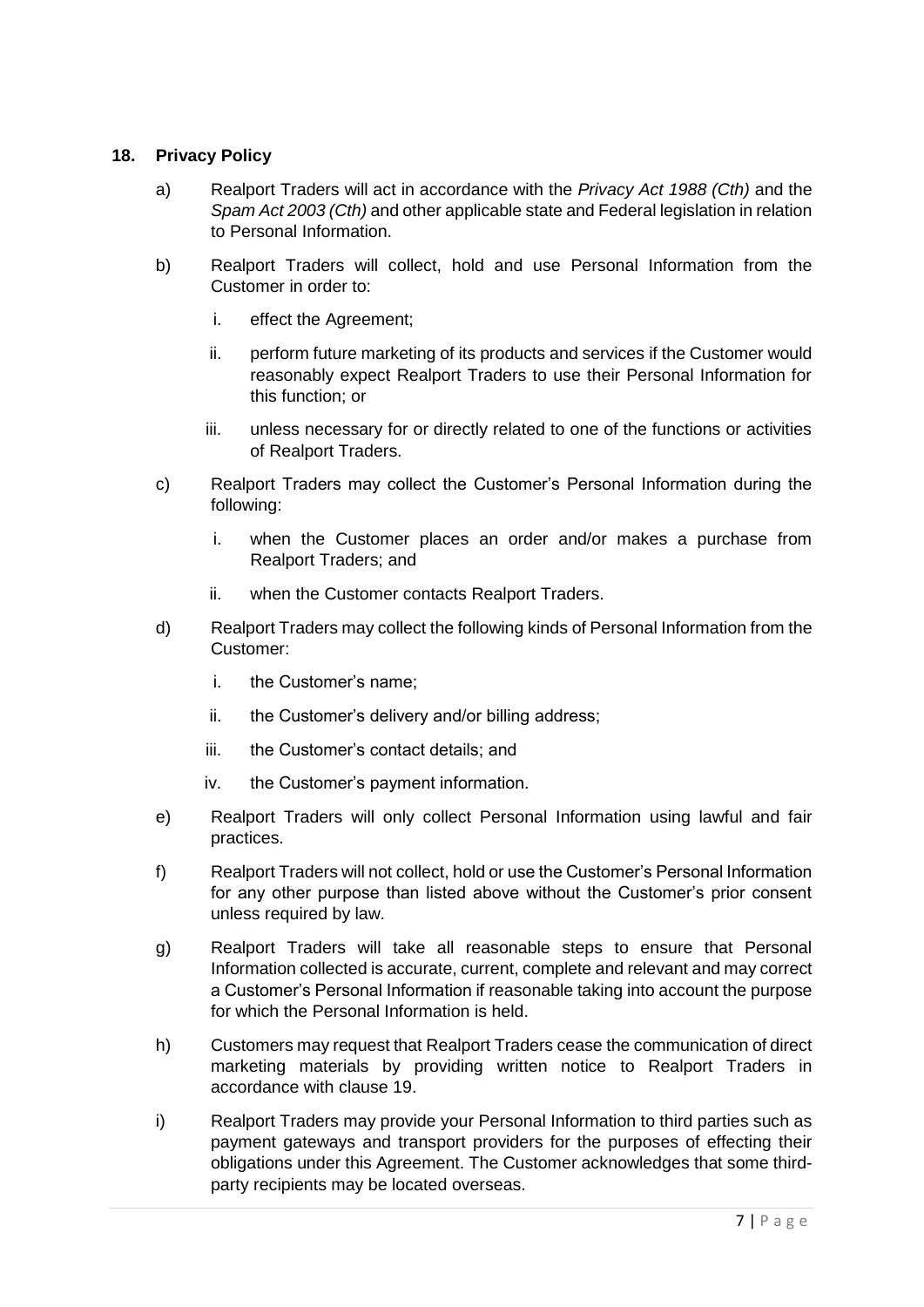- j) Realport Traders accepts no liability for the privacy practices of third party and/or external websites and service providers connected with the purchase of the Product or access to the Website.
- k) Data files known as 'cookies' may be saved by your internet browser on your computer or device. Cookies are used to determine how Website Users use the internet. Cookies do not contain any Personal Information. The following information may be obtained by the use of Cookies from the Customer:
	- i. The Customer's computer operating system;
	- ii. The Customer's computer's browsing software; and
	- iii. Details as to the Customer's interest use.
- l) Customers may at any time Contact Realport Traders in accordance with clause 19 to request access to any Personal Information of the Customer collected by Realport Traders and/or to correct their Personal Information. Realport Traders will respond to any request in a timely manner taking into consideration the nature of the request.
- m) Customers may at any time Contact Realport Traders in accordance with clause 19 with any queries and/or complaints in relation to this clause 18.
- n) Realport Traders reserves the right to amend this clause from time to time to comply with the *Privacy Act 1988 (Cth).*

#### **19. Contact Us**

a) Realport Traders can be contacted via our Website by visiting the About Us section of our Website.

#### **20. Interpretation**

Unless the context otherwise requires or admits the following expressions shall have the following meanings respectively:

**"Agreement"** means the terms and conditions contained in this document;

**"Australian Consumer Law"** means the warranties and guarantees provided in the *Competition and Consumer Act 2010 (Cth)* as amended from time to time;

**"Content"** means all content on the Website including content provided by third parties;

**"Customer"** means the party entering into this Agreement for the purchase of the Product from Realport Traders or the person who receives delivery of the Product at the Delivery Address;

**"Delivery Address"** means the address provided by the Customer at the point of purchasing the Product through the Website;

**"Delivery Fee"** means the fee which the Customer must pay in addition to the Sale Price to have the Product delivered;

**"Force Majeure Event"** means any event beyond the control of the relevant party;